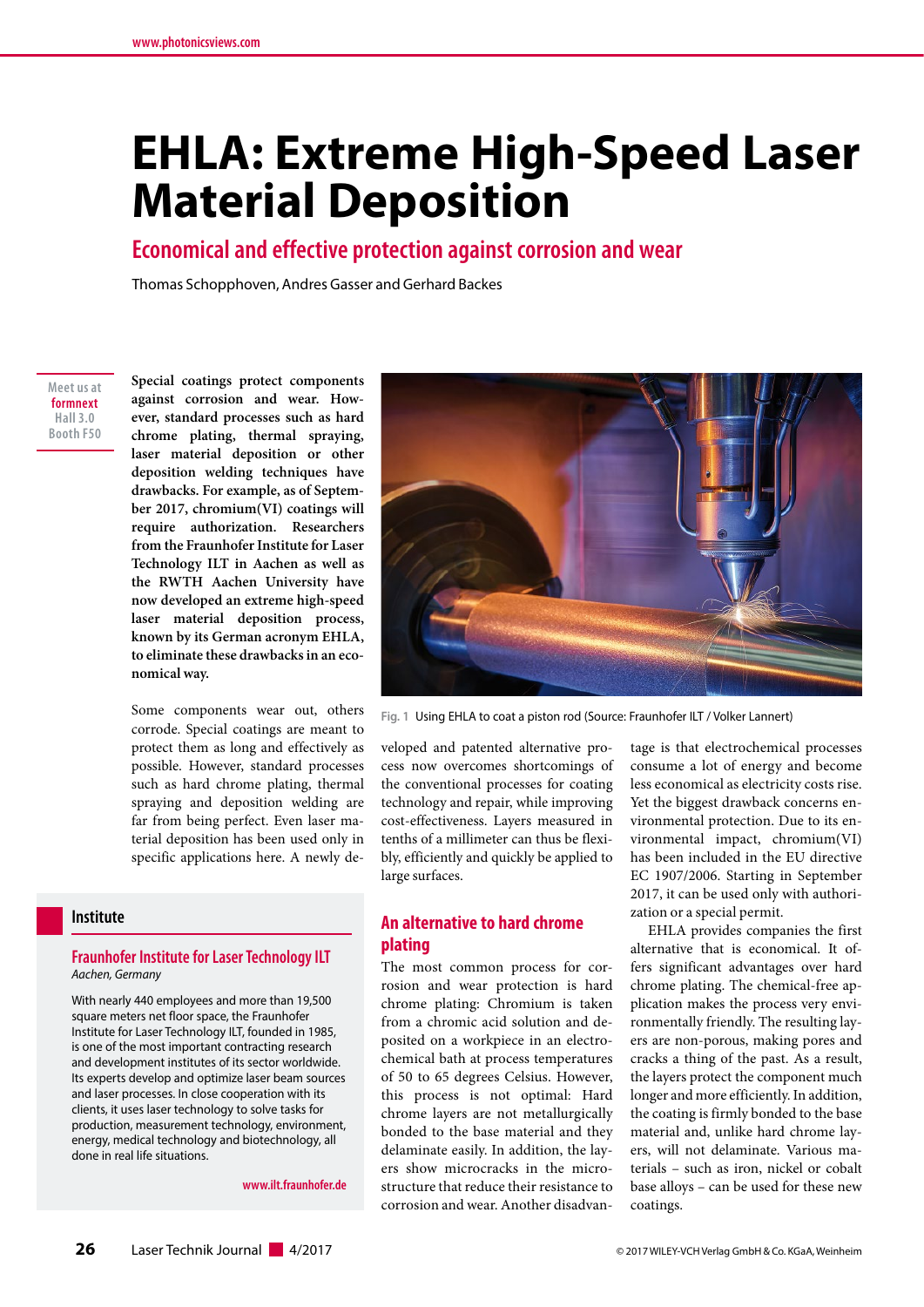# **More efficient use of resources than thermal spraying**

Thermal spraying likewise has disadvantages. With high-velocity oxygen fuel (HVOF) spraying, a liquid or gaseous fuel is fed into a combustion chamber, where it is ignited and burnt by adding oxygen. The powdery spray material is guided into the combustion chamber; there, the individual particles are heated, partly melted, accelerated to speeds of 600 to 1000 meters per second, and then sprayed onto the workpiece to be coated. Upon impact, the powder particles are plastically deformed and then bond to the substrate through mechanical clamping. The resulting bond is comparatively weak, which is why the substrate must be pretreated with blasting techniques. In addition, the resulting layers have a porosity of one to two volume percent. This makes it necessary to apply several layers, each some 25 to 50 micrometers thick, atop one another in order to adequately protect the component. HVOF spraying is far from resource-efficient: Several hundred liters of gas are needed per minute and only about half of the material used ultimately coats the surface of the component.

In contrast, the new EHLA process effectively utilizes approximately ninety percent of the material, making it far more resource-effective and economical. Since the layer is dense, one layer already offers adequate protection. In addition, the coating bonds firmly to the substrate, thus dispensing the need for a complex pretreatment of the substrate.

# **Faster and more broadly applicable than deposition welding processes**

Deposition welding processes are used to produce high-quality and firmly bonded coatings. With conventional processes such as tungsten inert gas (TIG) welding or plasma powder deposition, however, the layers of 2 to 3 millimeters are often far too thick and too much material is used as a result. As much of the coating material mixes with the base material, multiple layers often must be applied. Laser material deposition already allows for far thinner layers – between 0.5 and 1 milli-



**Fig. 2** Schematic representation of the process principle of conventional laser material deposition (Source: Fraunhofer ILT)



**Fig. 3** Schematic representation of the process principle of EHLA (Source: Fraunhofer ILT)



**Fig. 4** Cross-section of a laser material deposition layer (Source: Fraunhofer ILT)

meter (**Fig. 4,** left). Since laser material deposition requires considerably lower heat input compared to conventional processes, even a single layer can provide protection. One such example is wear protection for agricultural blades. Laser material deposition is, however, too slow for large components. Because the surface rate is only ten to fifty square

centimeters per minute, it is used only for specific corrosion and wear protection applications. In summary, there has been no solution anywhere for coatings between 25 and 250 micrometers in thickness.

In the past, increasingly powerful laser beam sources and optical systems as well as wide-beam powder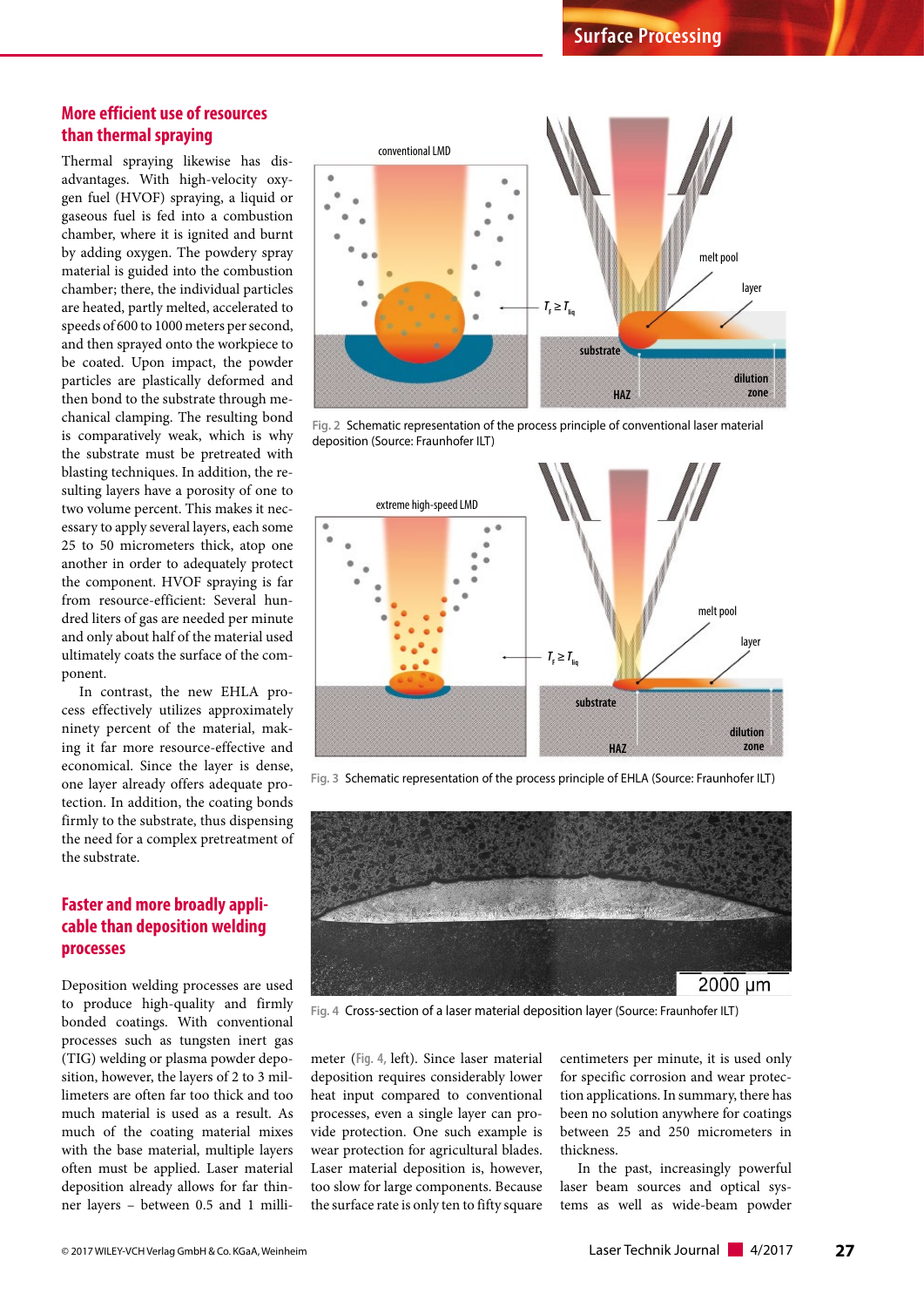

**Fig. 5** Cross-section of an EHLA layer (Source: Fraunhofer ILT)



**Fig. 6** EHLA coated and partially post machined piston rod (Source: Fraunhofer ILT)

feed nozzles were developed to achieve larger surface rates during laser material deposition. Although these efforts resulted in improved surface rates and especially deposition rates, their use for industrial coatings was insignificant. Key drawbacks are the relatively high energy input, insufficient dimensional accuracy and the subsequent need for time-intensive reworking. In addition, lasers are expensive compared to competing energy sources, such as arcs or plasma. That is why conventional material deposition processes are usually more cost-effective for thick layers. In short, a flexible, resource-efficient and economical process for applying high-quality, metallurgically bonded thin coatings does not exist.

The EHLA process fills this gap. It eliminates the drawbacks associated with deposition welding processes and conventional laser material deposition. EHLA increases the feed rate from 0.5 to 2 meters per minute to between 50 and 500 meters per minute, thus coating a component 100 to 250 times faster than before. It also solves the problem of layer thickness. Un-

til recently, a layer could not be thinner than 500 micrometers at elevated deposition rates. EHLA allows for layers that measure just 25 to 250 micrometers. In addition, the layers are smoother; roughness is now a mere tenth of that typical of laser material deposition (**Fig. 4,** center left).

A significant advantage lies in the heat input. Unlike laser material deposition where the powdery additive is melted in the melt pool, EHLA uses the laser beam to melt the powder particles while they are still above the melt pool. Since drops of liquid material fall into the melt pool instead of solid powder particles, less material must be melted – a few micrometers suffice instead of hundreds of micrometers. Using EHLA shrinks the heat-affected zone by a factor of one hundred: from between 500 and 1000 micrometers in conventional laser material deposition down to just 5 to 10 micrometers. New is also the EHLA powder nozzle, which can operate ten times longer than in conventional laser material deposition.

#### **Innovative strength of EHLA**

The innovative strength of EHLA is highlighted by the principle behind standard laser material deposition: A laser melts the component locally, resulting in a comparatively large melt pool on the component's surface (**Fig. 2**). A powder nozzle feeds a powdery additive into the melt pool, where it then melts. A non-porous and metallurgically bonded layer forms once the melt has solidified. If the layer is to be defect-free, the powder particles must melt completely. This requires a relatively large melt pool, which requires a lot of energy and high heat input – which can thermally damage the component. Because the powder particles must first be heated to their melting point in the melt pool, conventional laser material deposition cannot be executed very quickly.

With EHLA, on the other hand, the laser melts the powder particles while they are still above the melt pool (**Fig. 3**). Since the powder particles no longer need to be melted in the melt pool, the processing speed of 0.5 to 2 meters per minute can be increased by orders of magnitudes to 500 meters per minute despite minimal heating. EHLA thus

makes it possible to coat heat-sensitive components, which excessive heat input had made impossible up to now. This new process can also be used for entirely new material combinations, such as coatings on aluminum base alloys or cast iron.

#### **Steps towards EHLA**

The following systematically derived steps were used to develop EHLA. A system for the powder-gas jet was developed and patented that accurately measures the number of particles, the position and diameter of the powder focus, as well as the speed of the powder particles layer by layer. The data obtained then serves as basis for an in-house particle propagation model, which describes three-dimensional particle distribution: the position, direction and average velocity of the particles. Fraunhofer ILT used the measured data to model the interaction of powder particles and laser radiation – which had never been done before. Based on the results, powder feeding nozzles were optimized so that they produce a small powder focus – making it possible to adjust particle velocity and trajectory and thus the interaction time.

# **A good alternative in additive manufacturing**

EHLA provides many advantages for coatings. But that is not all. This process also offers several other innovative and promising possibilities – in the manufacturing of new parts, for example. This is because conventional manufacturing methods such as casting or forging can be combined with EHLA to manufacture added volumes. Traditional manufacturing techniques are often characterized by a subtractive approach. Forged or cast blanks must be extensively reworked: As much as ninety percent of the original workpiece is machined and goes unused. This increases resource consumption as well as material and manufacturing costs.

The advantages of EHLA here are best explained using an example: A rotary shaft must be machined for several hours to manufacture flanges or seal seats by conventional means. If the same component is produced using